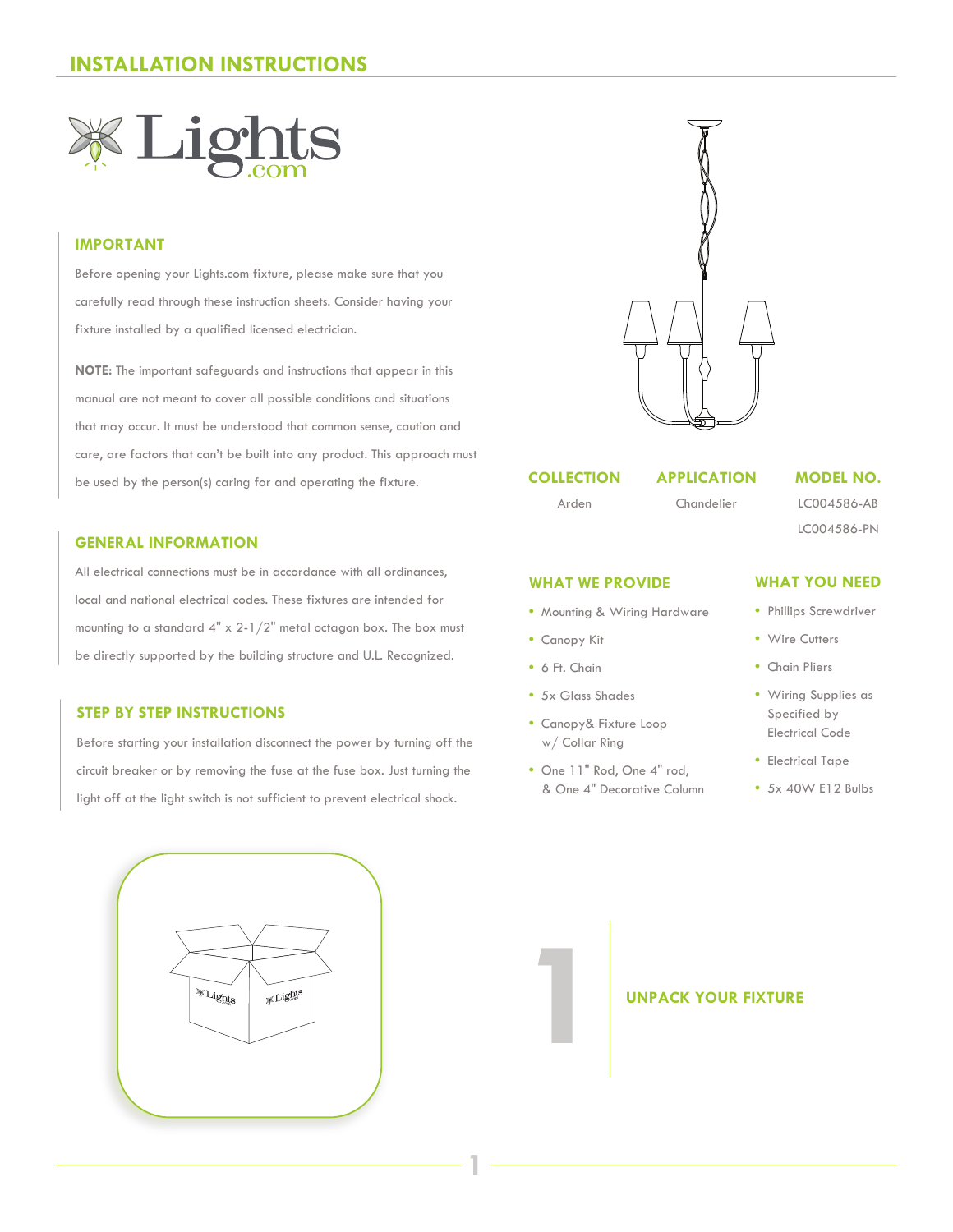



## **INSTALL MOUNTING BAR**

If there is an existing fixture, remove it. Expose the supply wires from the J-box. Secure mounting bar using two Phillips head screws provided. Hand tighten to secure.





## **INSTALL DECORATIVE COLUMN & FIXTURE LOOP**

Feed fixture wire through the 4" rod, decorative column and then 11" rod. Connect the rods and decorative column and then install it onto the fixture. Next, remove the fixture loop from bottom of chain using chain pliers. Then thread fixture loop onto the top of the 11" rod.



# **INSTALL SCREW COLLAR LOOP**<br>Attach screw collar loop onto the thread<br>attached to the mounting bar.

Attach screw collar loop onto the threaded nipple that is attached to the mounting bar.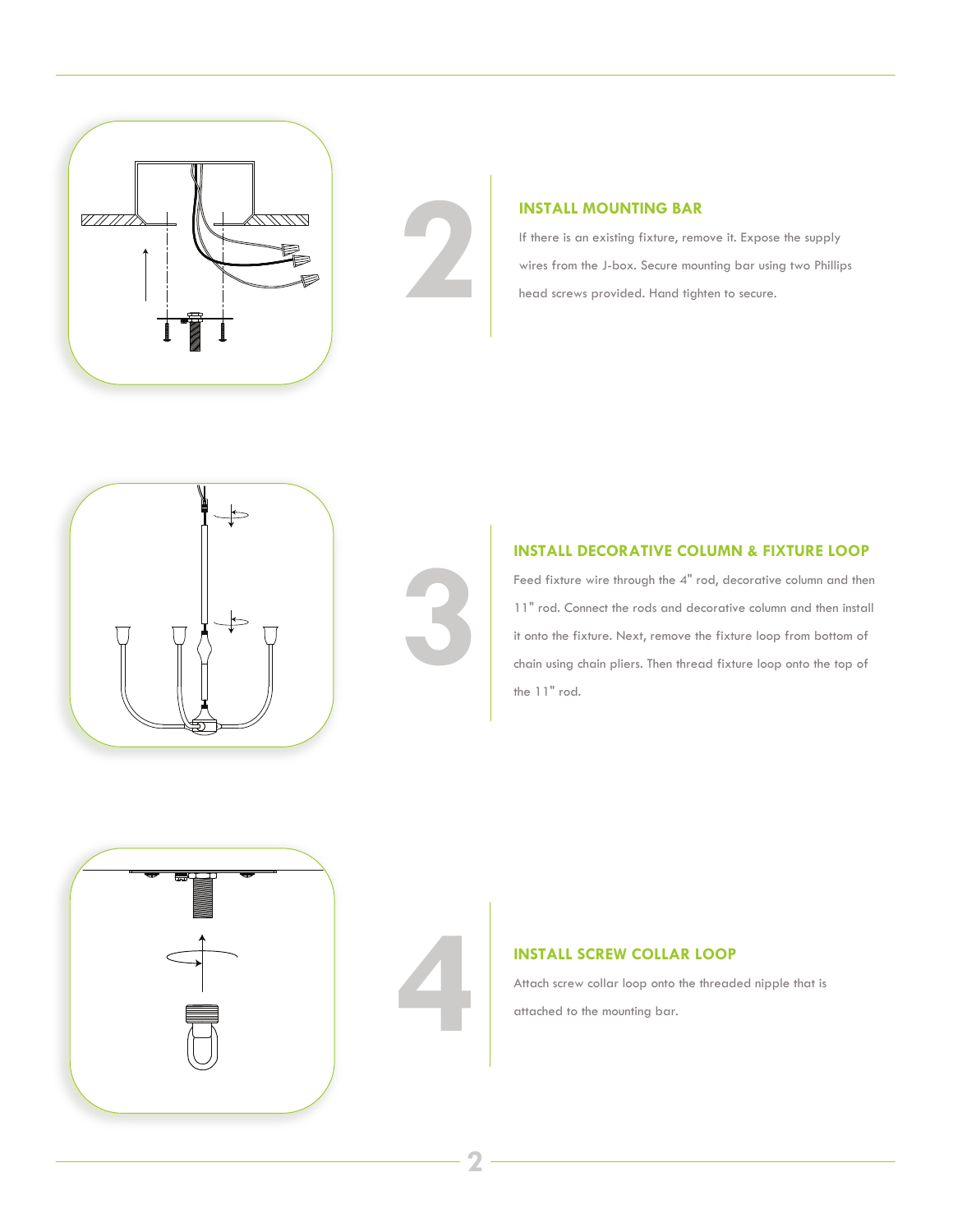



Measure fixture to desired height. **Note: Pull ends of chain link with chain pliers to open.** Spread open the chain link that you have decided will be the upper link and remove the unwanted links, placing them aside. Slide screw collar ring and canopy, in that order, over chain. **Note: The screw collar ring and canopy cannot fully slide past the large chain link.** Attach the open link to the screw collar loop and close chain link. Push the fixture wires through the center of the screw collar ring, canopy, and screw collar loop, up through the threaded nipple. Cut power supply cord leaving at least 12" to 18" above the canopy for minor adjustments. **Note: You must have the small chain link connected to the collar loop.**





**5**

### **MAKE WIRE CONNECTIONS**

Connect BLACK fixture wire to the BLACK supply wire and WHITE fixture wire to the WHITE supply wire. Connect the fixture GROUND wire to the J-Box GROUND wire. Secure all connections with the supplied wire nuts and electrical tape (not supplied). Tuck all wires carefully into the J-Box.



# **7**

## **INSTALL CANOPY**

Raise the canopy against the ceiling and install the screw collar ring to the screw collar and tighten to secure. **Note: Canopy must be held flush with the ceiling and completely cover the junction box.**